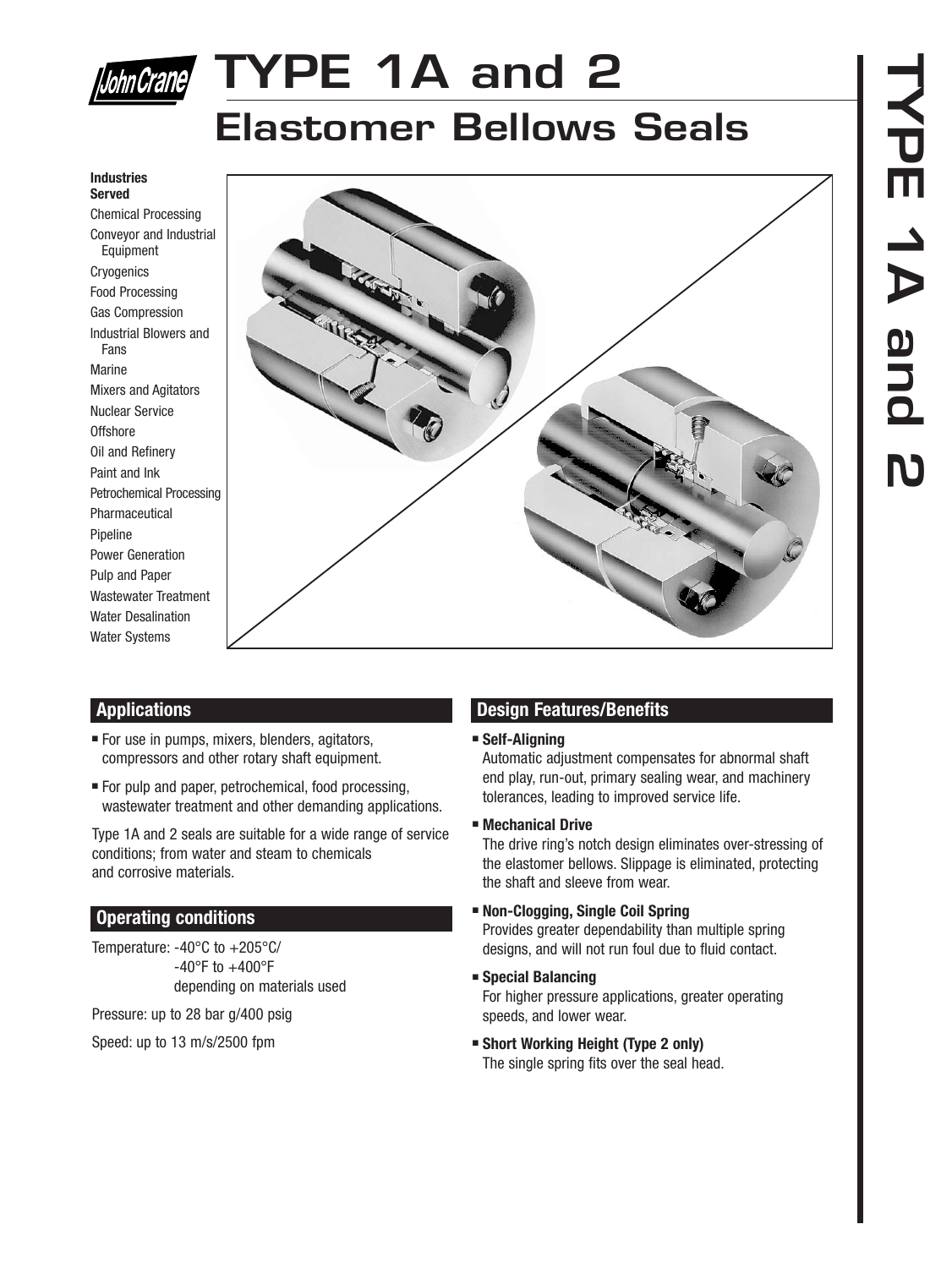

# **TYPE 1A**

# **Elastomer Bellows Seals**

#### **Typical Type 1A Arrangement/Dimensional Data**





For ease of installation, the lead-in edge of the shaft or sleeve should be chamfered as shown.

\*Recommended chamfer lengths:

| Seal Sizes                    | x         |
|-------------------------------|-----------|
| up to 1.000 in./26mm          | $-5.0$ mm |
| above 1,000 in, to 2,500 in./ |           |
| 26mm to 60mm                  | $-6.5$ mm |
| above 2.500 in./60mm          | $-80$ mm  |

#### **Type 1A Metric Range Dimensional Data (mm)**

| Seal<br><b>Size</b><br>(mm) | Seal<br><b>Size</b><br>Code | Seat<br><b>Size</b><br>Code | D  | D <sub>3</sub> | D4 | L3 |
|-----------------------------|-----------------------------|-----------------------------|----|----------------|----|----|
| 14                          | 0140                        | 0158                        | 14 | 29             | 32 | 44 |
| 16                          | 0160                        | 0158                        | 16 | 29             | 32 | 44 |
| 18                          | 0180                        | 0190                        | 18 | 32             | 35 | 44 |
| 19                          | 0190                        | 0190                        | 19 | 32             | 35 | 44 |
| 20                          | 0200                        | 0206                        | 20 | 33             | 37 | 44 |
| 24                          | 0240                        | 0254                        | 24 | 38             | 42 | 44 |
| 25                          | 0250                        | 0254                        | 25 | 38             | 42 | 44 |
| 27                          | 0270                        | 0285                        | 27 | 46             | 50 | 60 |
| 28                          | 0280                        | 0285                        | 28 | 46             | 50 | 60 |
| 29                          | 0290                        | 0285                        | 29 | 46             | 50 | 60 |
| 30                          | 0300                        | 0317                        | 30 | 49             | 53 | 60 |
| 32                          | 0320                        | 0317                        | 32 | 49             | 53 | 60 |
| 34                          | 0340                        | 0349                        | 34 | 52             | 56 | 60 |
| 35                          | 0350                        | 0349                        | 35 | 52             | 56 | 60 |
| 38                          | 0380                        | 0381                        | 38 | 56             | 59 | 60 |
| 40                          | 0400                        | 0412                        | 40 | 59             | 62 | 60 |

| Seal<br><b>Size</b><br>(mm) | Seal<br><b>Size</b><br>Code | <b>Seat</b><br><b>Size</b><br>Code | D   | D3  | D4  | L3 |
|-----------------------------|-----------------------------|------------------------------------|-----|-----|-----|----|
| 42                          | 0420                        | 0444                               | 42  | 62  | 65  | 71 |
| 45                          | 0450                        | 0444                               | 45  | 62  | 65  | 71 |
| 48                          | 0480                        | 0476                               | 48  | 65  | 69  | 71 |
| 50                          | 0500                        | 0508                               | 50  | 68  | 72  | 71 |
| 54                          | 0540                        | 0539                               | 54  | 71  | 75  | 71 |
| 55                          | 0550                        | 0571                               | 55  | 75  | 78  | 71 |
| 60                          | 0600                        | 0603                               | 60  | 78  | 81  | 71 |
| 65                          | 0650                        | 0666                               | 65  | 86  | 89  | 70 |
| 70                          | 0700                        | 0698                               | 70  | 89  | 92  | 70 |
| 73                          | 0730                        | 0730                               | 73  | 92  | 96  | 73 |
| 75                          | 0750                        | 0762                               | 75  | 95  | 99  | 73 |
| 80                          | 0800                        | 0825                               | 80  | 105 | 108 | 79 |
| 90                          | 0900                        | 0920                               | 90  | 114 | 118 | 83 |
| 95                          | 0950                        | 0952                               | 95  | 118 | 121 | 83 |
| 100                         | 1000                        | 1016                               | 100 | 124 | 127 | 86 |

|                                 | <b>Type 1A Inch Range Dimensional Data (mm)</b> |       |                |                |    |                                 |                                  |        |                |                |                |
|---------------------------------|-------------------------------------------------|-------|----------------|----------------|----|---------------------------------|----------------------------------|--------|----------------|----------------|----------------|
| Seal<br><b>Size</b><br>(inches) | Seal/Seat<br><b>Size</b><br>Code                | D     | D <sub>3</sub> | D <sub>4</sub> | L3 | Seal<br><b>Size</b><br>(inches) | Seal/Seat<br><b>Size</b><br>Code | D      | D <sub>3</sub> | D <sub>4</sub> | L <sub>3</sub> |
| 0.375                           | 0095                                            | 9.52  | 22             | 26             | 44 | 2.250                           | 0571                             | 57.15  | 75             | 78             | 71             |
| 0.500                           | 0127                                            | 12.70 | 25             | 29             | 44 | 2.375                           | 0603                             | 60.32  | 78             | 81             | 71             |
| 0.625                           | 0158                                            | 15.87 | 29             | 32             | 44 | 2.500                           | 0635                             | 63.50  | 81             | 84             | 71             |
| 0.750                           | 0190                                            | 19.05 | 32             | 35             | 44 | 2.625                           | 0666                             | 66.67  | 86             | 89             | 70             |
| 0.813                           | 0206                                            | 20.63 | 33             | 37             | 44 | 2.750                           | 0698                             | 69.85  | 89             | 92             | 70             |
| 0.875                           | 0222                                            | 22.22 | 35             | 38             | 44 | 2.875                           | 0730                             | 73.02  | 92             | 96             | 73             |
| 1.000                           | 0254                                            | 25.40 | 38             | 42             | 44 | 3.000                           | 0762                             | 76.20  | 95             | 99             | 73             |
| 1.125                           | 0285                                            | 28.57 | 46             | 50             | 60 | 3.125                           | 0793                             | 79.37  | 102            | 105            | 79             |
| 1.250                           | 0317                                            | 31.75 | 49             | 53             | 60 | 3.250                           | 0825                             | 82.55  | 105            | 108            | 79             |
| 1.375                           | 0349                                            | 34.92 | 52             | 56             | 60 | 3.375                           | 0857                             | 85.72  | 108            | 111            | 79             |
| 1.500                           | 0381                                            | 38.10 | 56             | 59             | 60 | 3.500                           | 0889                             | 88.90  | 111            | 115            | 79             |
| 1.625                           | 0412                                            | 41.27 | 59             | 62             | 60 | 3.625                           | 0920                             | 92.07  | 114            | 118            | 83             |
| 1.750                           | 0444                                            | 44.45 | 62             | 65             | 71 | 3.750                           | 0952                             | 95.25  | 118            | 121            | 83             |
| 1.875                           | 0476                                            | 47.62 | 65             | 69             | 71 | 3.875                           | 0984                             | 98.42  | 121            | 124            | 86             |
| 2.000                           | 0508                                            | 50.80 | 68             | 72             | 71 | 4.000                           | 1016                             | 101.60 | 124            | 127            | 86             |
| 2.125                           | 0539                                            | 53.97 | 71             | 75             | 71 |                                 |                                  |        |                |                |                |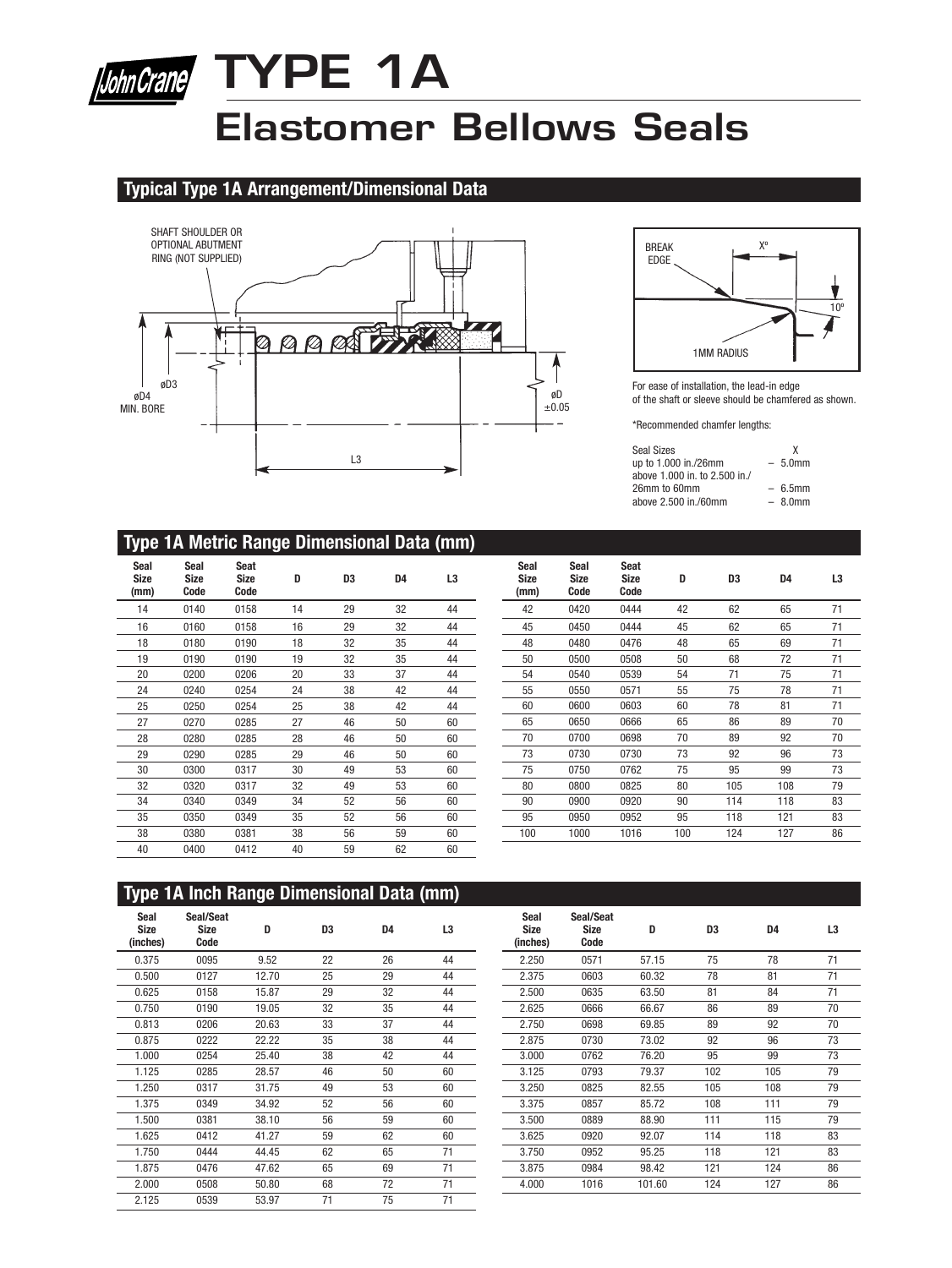

## **Elastomer Bellows Seals**

#### **Type 2 Typical Arrangement/Dimensional Data**





For ease of installation, the lead-in edge of the shaft or sleeve should be chamfered as shown.

\*Recommended chamfer lengths:

| Seal Sizes<br>up to 1.000 in./26mm<br>above 1,000 in, to 2,500 in./ | x<br>$-5.0$ mm |
|---------------------------------------------------------------------|----------------|
| 26mm to 60mm                                                        | $-6.5$ mm      |
| above 2,500 in /60mm                                                | $-80$ mm       |

#### **Type 2 Metric Range Dimensional Data (mm)**

| <b>Seal</b><br><b>Size</b><br>(mm) | Seal<br><b>Size</b><br>Code | Seat<br><b>Size</b><br>Code | D  | D3 | D4 | L3 |
|------------------------------------|-----------------------------|-----------------------------|----|----|----|----|
| 12                                 | 0120                        | 0127                        | 12 | 32 | 35 | 25 |
| 13                                 | 0130                        | 0127                        | 13 | 32 | 35 | 25 |
| 15                                 | 0150                        | 0158                        | 15 | 35 | 39 | 25 |
| 16                                 | 0160                        | 0158                        | 16 | 35 | 39 | 25 |
| 17                                 | 0170                        | 0190                        | 17 | 40 | 43 | 25 |
| 18                                 | 0180                        | 0190                        | 18 | 40 | 43 | 25 |
| 19                                 | 0190                        | 0190                        | 19 | 40 | 43 | 25 |
| 20                                 | 0200                        | 0206                        | 20 | 41 | 45 | 25 |
| 22                                 | 0220                        | 0222                        | 22 | 43 | 46 | 25 |
| 24                                 | 0240                        | 0254                        | 24 | 47 | 50 | 25 |
| 25                                 | 0250                        | 0254                        | 25 | 47 | 50 | 25 |
| 26                                 | 0260                        | 0254                        | 26 | 47 | 50 | 25 |
| 28                                 | 0280                        | 0285                        | 28 | 56 | 59 | 33 |
| 30                                 | 0300                        | 0317                        | 30 | 59 | 62 | 33 |
| 32                                 | 0320                        | 0317                        | 32 | 59 | 62 | 33 |
| 34                                 | 0340                        | 0349                        | 34 | 63 | 66 | 33 |
| 35                                 | 0350                        | 0349                        | 35 | 63 | 66 | 33 |
| 38                                 | 0380                        | 0381                        | 38 | 67 | 70 | 33 |

| Seal<br><b>Size</b><br>(mm) | Seal<br><b>Size</b><br>Code | <b>Seat</b><br>Size<br>Code | D   | D3  | D4  | L3 |
|-----------------------------|-----------------------------|-----------------------------|-----|-----|-----|----|
| 40                          | 0400                        | 0412                        | 40  | 71  | 74  | 33 |
| 42                          | 0420                        | 0444                        | 42  | 74  | 77  | 41 |
| 43                          | 0430                        | 0444                        | 43  | 74  | 77  | 41 |
| 44                          | 0440                        | 0444                        | 44  | 74  | 77  | 41 |
| 45                          | 0450                        | 0444                        | 45  | 74  | 77  | 41 |
| 48                          | 0480                        | 0476                        | 48  | 77  | 81  | 41 |
| 50                          | 0500                        | 0508                        | 50  | 81  | 85  | 41 |
| 54                          | 0540                        | 0539                        | 54  | 84  | 88  | 41 |
| 55                          | 0550                        | 0571                        | 55  | 88  | 91  | 41 |
| 60                          | 0600                        | 0603                        | 60  | 91  | 94  | 41 |
| 65                          | 0650                        | 0666                        | 65  | 100 | 106 | 49 |
| 70                          | 0700                        | 0698                        | 70  | 103 | 109 | 49 |
| 73                          | 0730                        | 0730                        | 73  | 108 | 113 | 52 |
| 75                          | 0750                        | 0762                        | 75  | 111 | 116 | 52 |
| 80                          | 0800                        | 0825                        | 80  | 121 | 127 | 56 |
| 85                          | 0850                        | 0857                        | 85  | 125 | 130 | 56 |
| 95                          | 0950                        | 0952                        | 95  | 134 | 140 | 59 |
| 100                         | 1000                        | 1016                        | 100 | 142 | 147 | 62 |

#### **Type 2 Inch Range Dimensional Data (mm)**

| Seal<br>Size<br>(inches) | Seal/Seat<br><b>Size</b><br>Code | D     | D <sub>3</sub> | D <sub>4</sub> | L <sub>3</sub> | Seal<br><b>Size</b><br>(inches) | Seal/Seat<br><b>Size</b><br>Code | D      | D <sub>3</sub> | D <sub>4</sub> | L <sub>3</sub> |
|--------------------------|----------------------------------|-------|----------------|----------------|----------------|---------------------------------|----------------------------------|--------|----------------|----------------|----------------|
| 0.375                    | 0095                             | 9.52  | 28             | 32             | 25             | 2.250                           | 0571                             | 57.15  | 88             | 91             | 41             |
| 0.500                    | 0127                             | 12.70 | 32             | 35             | 25             | 2.375                           | 0603                             | 60.32  | 91             | 94             | 41             |
| 0.625                    | 0158                             | 15.87 | 35             | 39             | 25             | 2.500                           | 0635                             | 63.50  | 94             | 97             | 41             |
| 0.750                    | 0190                             | 19.05 | 40             | 43             | 25             | 2.625                           | 0666                             | 66.67  | 100            | 106            | 49             |
| 0.813                    | 0206                             | 20.63 | 41             | 45             | 25             | 2.750                           | 0698                             | 69.85  | 103            | 109            | 49             |
| 0.875                    | 0222                             | 22.22 | 43             | 46             | 25             | 2.875                           | 0730                             | 73.02  | 108            | 113            | 52             |
| 1.000                    | 0254                             | 25.40 | 47             | 50             | 25             | 3.000                           | 0762                             | 76.20  | 111            | 116            | 52             |
| 1.125                    | 0285                             | 28.57 | 56             | 59             | 33             | 3.125                           | 0793                             | 79.37  | 118            | 123            | 56             |
| 1.250                    | 0317                             | 31.75 | 59             | 62             | 33             | 3.250                           | 0825                             | 82.55  | 121            | 127            | 56             |
| 1.375                    | 0349                             | 34.92 | 63             | 66             | 33             | 3.375                           | 0857                             | 85.72  | 125            | 130            | 56             |
| 1.500                    | 0381                             | 38.10 | 67             | 70             | 33             | 3.500                           | 0889                             | 88.90  | 128            | 133            | 56             |
| 1.625                    | 0412                             | 41.27 | 71             | 74             | 33             | 3.625                           | 0920                             | 92.07  | 131            | 137            | 59             |
| 1.750                    | 0444                             | 44.45 | 74             | 77             | 41             | 3.750                           | 0952                             | 95.25  | 134            | 140            | 59             |
| 1.875                    | 0476                             | 47.62 | 77             | 81             | 41             | 3.875                           | 0984                             | 98.42  | 139            | 144            | 62             |
| 2.000                    | 0508                             | 50.80 | 81             | 85             | 41             | 4.000                           | 1016                             | 101.60 | 142            | 147            | 62             |
| 2.125                    | 0539                             | 53.97 | 84             | 88             | 41             |                                 |                                  |        |                |                |                |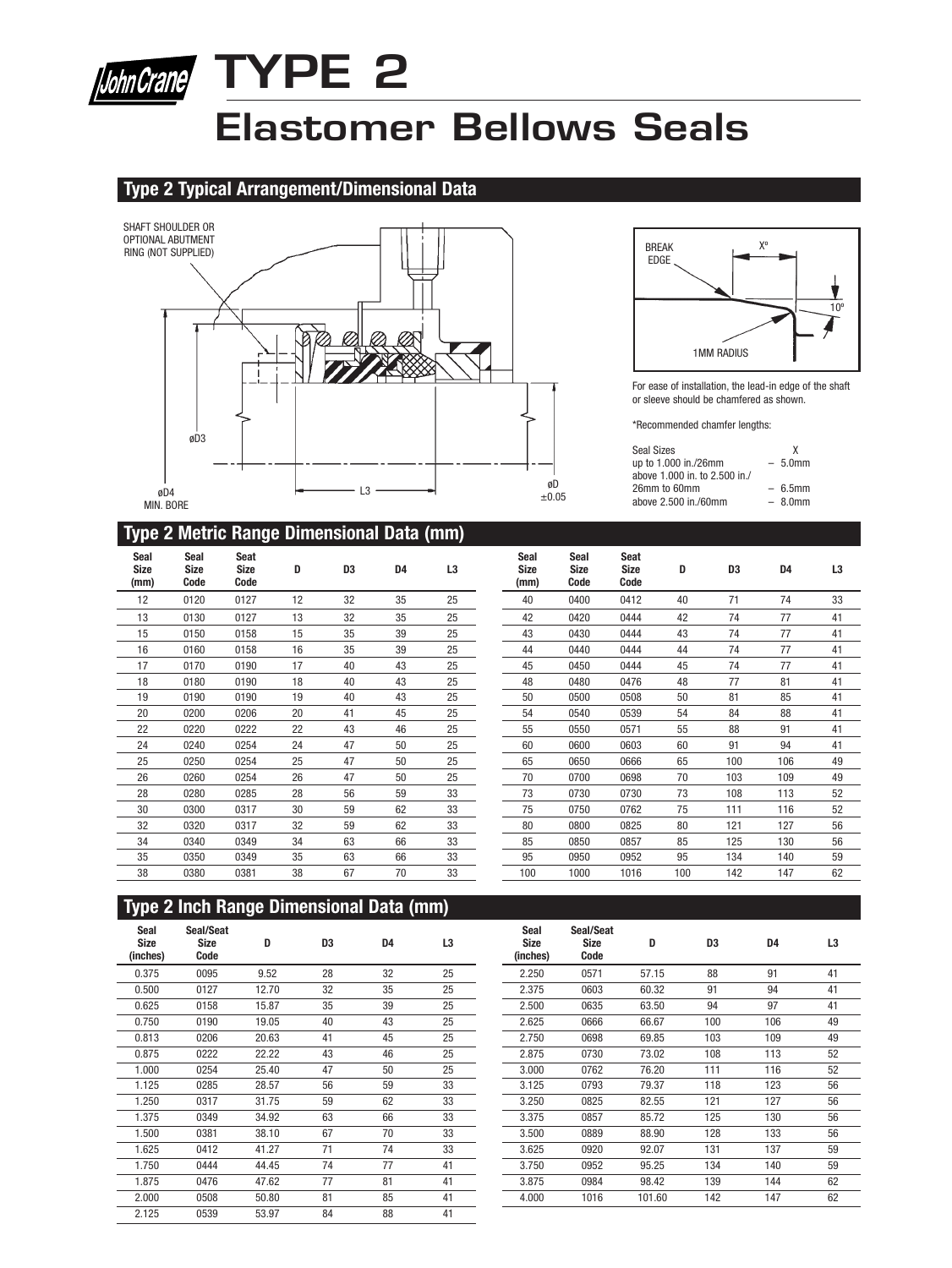# bhnCrane TYPE 1A and 2 **Elastomer Bellows Seals**



To determine the maximum pressure for the size of Type 1A and 2 seal required, multiply the pressure obtained from this table by the appropriate factors given in Hydrostatic Pressure Limites table.

#### **PV Multiplier Factors**

|                      | <b>Selection Considerations</b>                | <b>Multiplier</b><br><b>Factors</b> |
|----------------------|------------------------------------------------|-------------------------------------|
| <b>Sealed Fluid</b>  | Petrol, Kerosene or better                     | x 1.00                              |
| Lubricity            | Water, Aqueous Solutions,                      |                                     |
|                      | Lighter Hydrocarbons (s.g. $\leq 0.65$ ), etc. | x 0.75                              |
| <b>Face and Seat</b> | Carbon v. Silicon Carbide or                   |                                     |
| <b>Materials</b>     | Tungsten Carbide                               | x 1.00                              |
|                      | Carbon y Aluminium Oxide or                    |                                     |
|                      | Austenitic Cast Iron                           | x0.60                               |
|                      | Sintered Silicon Carbide v.                    |                                     |
|                      | Sintered Silicon Carbide                       | x <sub>0.50</sub>                   |
| <b>Sealed Fluid</b>  | up to $80^{\circ}$ C/175 $^{\circ}$ F          | x 1.00                              |
| <b>Temperature</b>   | Above 80°C to 120°C/175°F to 250°F             | x 0.90                              |
|                      | Above 120°C to 180°C/250°F to 355°F            | x 0.80                              |
|                      | Above 180°C to 230°C/355°F to 445°F            | x 0.65                              |
| <b>Speed</b>         | up to 1800 rpm                                 | x 1.00                              |
|                      | Above 1800 to 3600 rpm                         | x 0.85                              |
|                      |                                                |                                     |

**Example for Determining PV Limits:** Seal: 2 in. diameter Type 1A and 2

Product: Water

Face materials: Carbon graphite v. tungsten carbide Operating temperature: 30°C/85°F

Operating speed: 3000 rpm

Using Pressure/Velocity (PV) Limits table, the maximum pressure would be 26 bar g/375 psig.

From PV Multiplier Factors table, apply the multiplier factors for the specific

service requirements: 26 bar g/375 psig x 0.75 x 1.00

 $x 1.00 x 0.85 = 16.6$  bar g/240 psig

Therefore, for the example given, the maximum operating pressure is 16.6 bar g/240 psig.

#### **Recommendations for Viscous Fluids**

|                                 | <b>Standard</b><br>Seal<br>and<br>Seat |  | <b>Standard Seal</b><br>and Pinned<br>or Clamped<br>Seat |    |             | <b>Standard Seal with</b><br><b>Hard Face and</b><br><b>Pinned or Clamped</b><br><b>Hard Seat</b> |  |            | Refer to<br>John Crane* |
|---------------------------------|----------------------------------------|--|----------------------------------------------------------|----|-------------|---------------------------------------------------------------------------------------------------|--|------------|-------------------------|
| Fluid Viscosity (cSt)           | 0 to 750                               |  | 750 to 1000                                              |    |             | 1000 to 3500                                                                                      |  | Above 3500 |                         |
| Max. Shaft Velocity (m/s)       |                                        |  | 20                                                       | 10 | 8           | 6                                                                                                 |  | 3          | $\star$                 |
| Min. Radial Seal Clearance (mm) | Std.                                   |  |                                                          |    | 10          |                                                                                                   |  |            |                         |
| Heating at Start-Up             | Optional                               |  |                                                          |    | Recommended |                                                                                                   |  |            |                         |

 $cSt$  = Kinetic Viscosity Centistokes (cSt x 4.62 = SSU) SSU = Saybolt Seconds Universal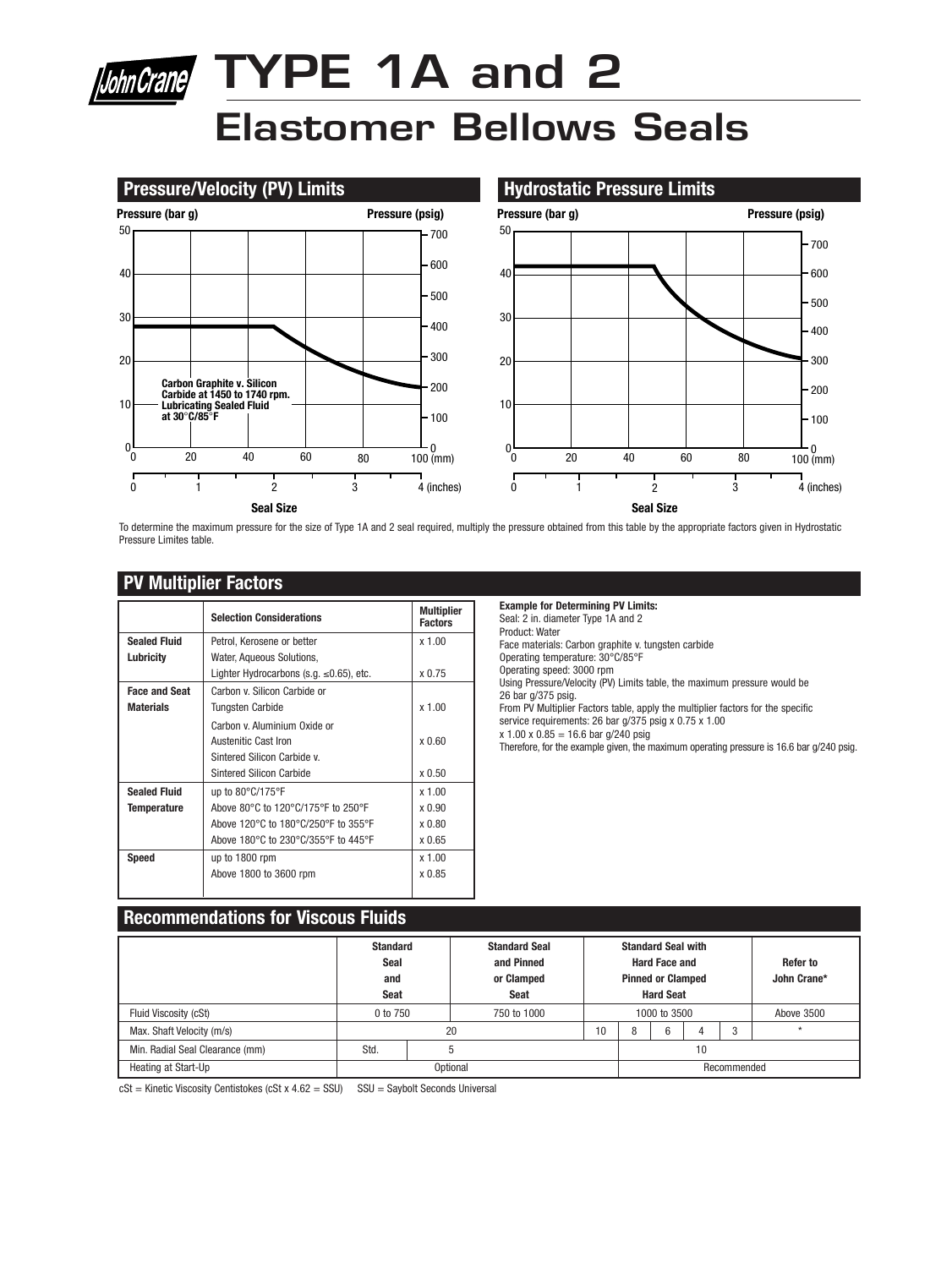

# **JohnCrane** TYPE 1A and 2

### **Elastomer Bellows Seals**

#### **Component and Material Identification Codes**

| <b>SEAL COMPONENTS</b>     |          | <b>MATERIALS</b>                |      |                                 |      |  |  |
|----------------------------|----------|---------------------------------|------|---------------------------------|------|--|--|
|                            |          | <b>Standard</b>                 |      | <b>Options</b>                  |      |  |  |
| <b>Description</b>         | Part No. | <b>Material</b>                 | Code | <b>Material</b>                 | Code |  |  |
| <b>Bellows</b>             | 005      | Nitrile                         | 130  |                                 |      |  |  |
| Seat 0-Ring ('W' & 'WM'    |          | Fluorocarbon                    | 134  |                                 |      |  |  |
| Seats)                     | 123      | <b>Ethylene Propylene</b>       | 135  |                                 |      |  |  |
| Seat Cup Ring ('N' Seat)   | 132      |                                 |      |                                 |      |  |  |
| <b>Standard Face</b>       | 003      | Resin Impregnated Carbon        |      | <b>Sintered Silicon Carbide</b> | 277  |  |  |
| <b>Drive Sleeve</b>        | 011      | 316 Stainless Steel             | 001  |                                 |      |  |  |
| <b>Spring Adaptor</b>      | 012      | Alloy 400 (Monel)               | 011  |                                 |      |  |  |
| Ferrule                    | 004      |                                 |      |                                 |      |  |  |
| <b>Thrust Ring</b>         | $*007$   |                                 |      |                                 |      |  |  |
| Drive Ring                 | 006      | $\overline{\phantom{m}}$        |      |                                 |      |  |  |
| Spring                     | 013      |                                 |      |                                 |      |  |  |
| Abutment Ring <sup>+</sup> | 715      |                                 |      |                                 |      |  |  |
| Set Screws <sup>+</sup>    | 305      |                                 |      |                                 |      |  |  |
| 'WM' Seat                  | 713      | 99.5% Aluminium Oxide           |      | <b>Sintered Silicon Carbide</b> |      |  |  |
|                            |          | Ceramic                         | 059  | (2.500 in. to 4.000 in.)        | 277  |  |  |
|                            |          | <b>Cobalt Bonded Tungsten</b>   |      |                                 |      |  |  |
|                            |          | Carbide (up to 2.500 in.)       | 025  |                                 |      |  |  |
| 'N' Seat                   | 131      | 99.5% Aluminium Oxide           |      |                                 |      |  |  |
|                            |          | Ceramic (up to 2.750 in.)       | 059  |                                 |      |  |  |
|                            |          | <b>Sintered Silicon Carbide</b> |      | $\overline{\phantom{0}}$        |      |  |  |
|                            |          | (up to 2.750 in.)               | 277  |                                 |      |  |  |

\*Thrust ring is not required for seals above size code 0635.

†Optional parts: not supplied unless specially ordered.

#### **Elastomer Temperature Limits Compound Temperature** (˚C) –100 –50 0 50 100 150 200 250 Nitrile  $-40^{\circ}$ C to  $+100^{\circ}$ C/ $-40^{\circ}$ F to  $+210^{\circ}$ F † Fluorocarbon –30°C to +205°C/–20°F to +400°F †† ┱ ┯ †††Ethylene Propylene\* –40°C to +135°C/–40°F to +275°F 근 ╤┺ (˚F) –100 0 100 200 300 400

\*Not to be used for hydrocarbons or mineral oils. † For hydrocarbon duties the limit is +120°C/250°F.

†† For water duties the temperature should not exceed +135°C/275°F.

††† For water or steam duties the limit is +150°C/300°F.